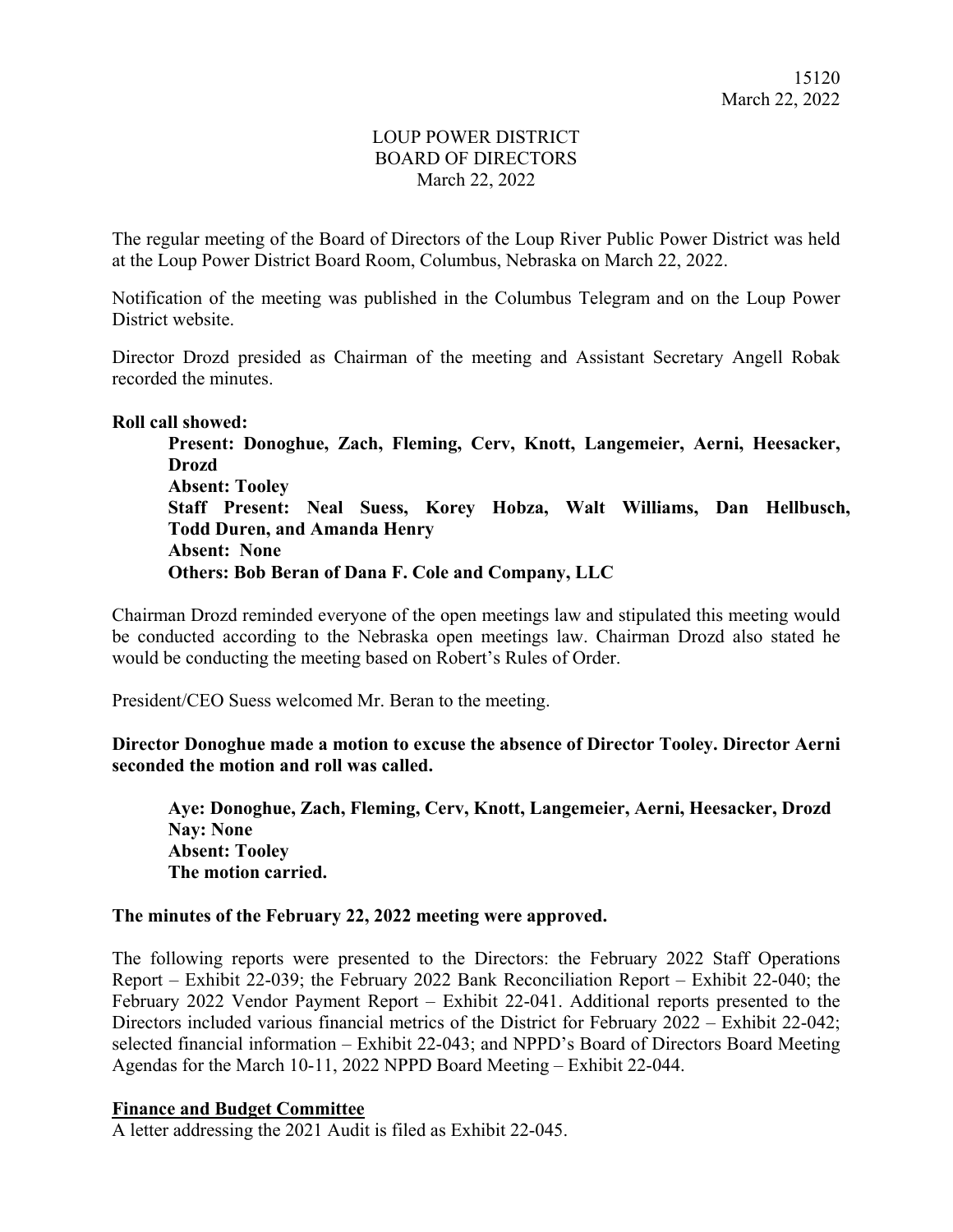Chairman of the Finance and Budget Committee, Director Fleming, stated the Finance and Budget Committee met on March 15, 2022, with the District's auditor, Dana F. Cole and Company, LLC, to review the District's 2021 audit in depth. He then turned the meeting over to Mr. Beran to inform the Board of the audit results.

The 2021 Audit report is filed as Exhibit 22-046.

Mr. Beran indicated the auditors received great cooperation from the Accounting and Finance Department and the Vice President of Accounting and Finance/CFO Walt Williams. Mr. Beran discussed the audit with the Board, and stated that it was a very good audit, noting that the audit was conducted using Government Auditing Standards. President/CEO Suess, thanked Mr. Beran and his staff and Vice President Williams and his department for all of their help in securing a good 2021 audit.

Mr. Beran exited the meeting at 9:13 A.M.

**Director Aerni made a motion to adopt the 2021 Audit as presented. Director Heesacker seconded the motion and roll was called.** 

**Aye: Donoghue, Zach, Fleming, Cerv, Knott, Langemeier, Aerni, Heesacker, Drozd Nay: None Absent: Tooley The motion carried.** 

#### **Executive Committee**

A letter addressing District Water Issues is filed as Exhibit 22-047.

President/CEO Suess indicated that, regarding license compliance, there has been no activity during the past month. Mr. Suess stated that management submitted the Revised Loup River Bypass Reach Streambank Monitoring Plan to the Federal Energy Regulatory Commission (FERC) for approval, and filed the Canal Bank Monitoring report, Bypass Reach Streambank Monitoring report, and Invasive Species Monitoring report to FERC. Mr. Suess reiterated that management held a meeting with FERC Staff regarding the District's Operation Compliance Monitoring Plan and the United States Fish and Wildlife Service (USFWS) Biological Opinion (BO), and added that management will submit an update to FERC Staff on where the process stands to date within the next several weeks. President/CEO Suess stated the District's intervention in the revised interbasin water transfer case continues to wait on the Department of Natural Resources (DNR) who is reviewing the information and hearing transcripts. Mr. Suess stated the DNR could make a ruling at any time. President/CEO Suess indicated the District continues to hold in abeyance the Eighth Circuit Court of Appeals filing for review of the License Order, with the next filing expected to take place in early May 2022. Regarding damage and repair from the mid-March 2019 storm event, Mr. Suess stated that management submitted its sixty percent drawings for the Canal remediation to FERC and is beginning work on the final design drawings with its engineer, Olsson, Inc. President/CEO Suess indicated that the drawings should be completed in late July, and District management has set up a conference call with FERC in early August to discuss the final design. Mr. Suess added that bids for this project are expected to take place in fall 2022, with construction beginning in spring 2023. Mr. Suess stated that work continues on the jetties, with the south side work on the damaged jetties completed and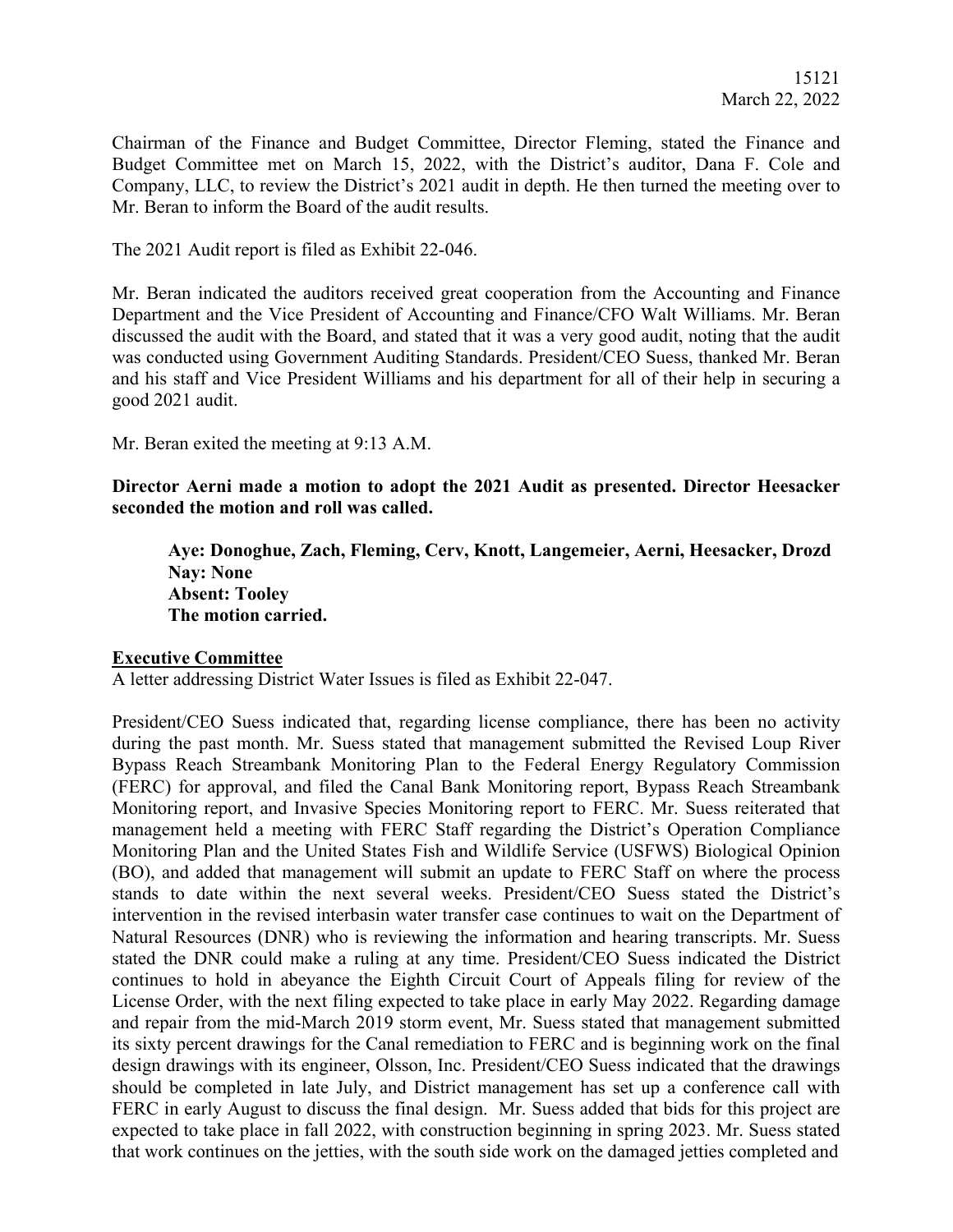work on the north side expected to be completed in 2022. Management and the Board discussed several items related to the District's hydroelectric license.

A letter regarding Further Discussion on Broadband in the Loup-Cornhusker Area is filed as Exhibit 22-048.

President/CEO Suess indicated that the District, NPPD, Boone County, Colfax County, Nance County, and Platte County have entered into a Memorandum of Understanding (MOU) which would allow public entities to work together to explore funding options to bring broadband service to rural areas of the District's service area and begin discussions with private entities who could deliver end-use service. Mr. Suess added that Pat Pope, former President/CEO of NPPD, is leading this effort, while the District is taking the lead in contacting and talking to counties regarding the continuing activity. Mr. Suess noted that the counties involved in this effort have American Relief Plan Act (ARPA) money that is available to use for rural broadband. President/CEO Suess indicated that the public entities who joined the MOU met in both January and March to keep all entities informed of ongoing activity, as each party sees the benefits of moving forward. Mr. Suess stated that South Central PPD who has partnered with Glenwood Communications, applied for a grant with the Public Service Commission (PSC) but was rejected due to other broadband companies claiming that they can and have met the need of some rural communities. Mr. Suess noted that conversations continue with entities in the District service area regarding construction of a backbone network that would provide connection to District facilities and improve communications throughout the four-county area. President/CEO Suess indicated that District management has asked counties to begin internal discussions regarding ARPA funding to be spent on broadband, and Mr. Pope is working to develop a funding resolution which each county could execute to commit to funding for this backbone network. Management and the Board discussed various items related to the rural broadband issue.

# **Personnel, Safety, and Insurance Committee**

The Payroll Changes are filed as Exhibit 22-049.

### **Support Services Committee**

A letter regarding the 2021 NPPD EnergyWise Annual Report is filed as Exhibit 22-050.

Vice President of Corporate Services Duren indicated that NPPD has provided a copy of the 2021 EnergyWise Annual Report which contains information regarding energy efficiency programs supported by NPPD and its wholesale customers. The EnergyWise program has greatly benefited NPPD and its wholesale customers, as well as the retail customers of the District who have chosen to take advantage of the programs offered by the District. Mr. Duren noted the District is one of the largest users of dollars in the EnergyWise program and is providing the most savings of all wholesale customers. Management and the Board discussed various aspects of the EnergyWise program.

The Legislative Bill Watch letter is filed as Exhibit 22-051.

President/CEO Suess stated the  $107<sup>th</sup>$  Legislature of the 2022 Nebraska Unicameral officially began its short 60-day session on January 5, and this session is expected to end on April 20. The main focus in the Unicameral this year is on bills related to the American Rescue Plan Act (ARPA) and allocation of revenue surplus. Mr. Suess discussed with the Board several bills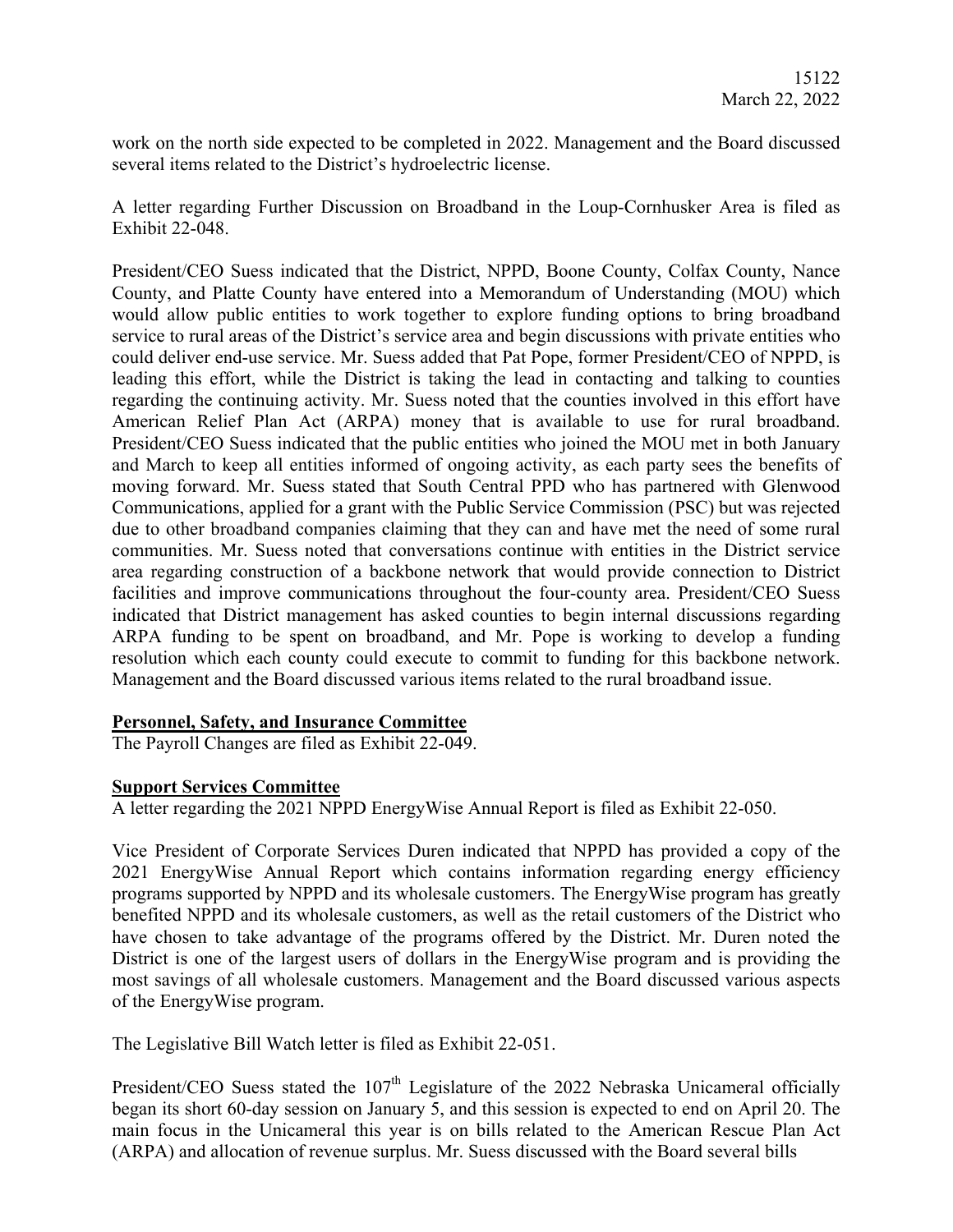dealing with public power districts and water development: LB1015-Perkins County Canal Act; LB1023-STARWARS lake development; LB1045-Change qualification of PPD Board members; LB1046-Appointment of Board members and President/CEO for NPPD and OPPD; LB1047- Filing requirements at the Power Review Board (PRB); and LB1058-Change requirements for base-load generating units. President/CEO Suess indicated that the Natural Resources Committee advanced LB1045 and amended LB1047 and LB1058 into LB1045. Mr. Suess stated that public power has major concerns with the advancement of LB1045 and will be making senators aware of its opposition. Mr. Suess added that the ongoing debate over the budget and money spending may limit the number of bills that will be debated on the floor, as there is little agreement between various groups within the Legislature. Management and the Board discussed further items related to the 2022 Nebraska Unicameral session.

A letter regarding an Executive Session to Discuss and Take Possible Action on a Land Sale in the East Industrial Tract is filed as Exhibit 22-052.

**At 10:10 A.M. Director Zach made a motion to move into Executive Session to discuss and take possible action on a land sale in the East Industrial Tract. Director Aerni seconded the motion and roll was called.** 

**Aye: Donoghue, Zach, Fleming, Cerv, Knott, Langemeier, Aerni, Heesacker, Drozd Nay: None Absent: Tooley The motion carried.** 

**At 10:37 A.M. Director Knott made a motion to return to regular session. Director Langemeier seconded the motion and roll was called.** 

**Aye: Donoghue, Zach, Fleming, Cerv, Knott, Langemeier, Aerni, Heesacker, Drozd Nay: None Absent: Tooley The motion carried.** 

**Director Fleming made a motion to allow management to enter into an Option Agreement with Project Hexagon for the potential sale of land in the East Industrial Tract as discussed in Executive Session. Director Zach seconded the motion and roll was called.** 

**Aye: Donoghue, Zach, Fleming, Cerv, Knott, Langemeier, Aerni, Heesacker, Drozd Nay: None Absent: Tooley The motion carried.** 

At 10:38 A.M. the Board took a brief break and returned at 10:46 A.M.

At this time, Vice President of Accounting and Finance/CFO Williams presented his report to the Board, which included the financial report, filed as Exhibit 22-053. Reports to the Board were also presented by Vice President of Engineering Hobza and Vice President of Operations Hellbusch. Vice President of Corporate Services Duren presented his report to the Board which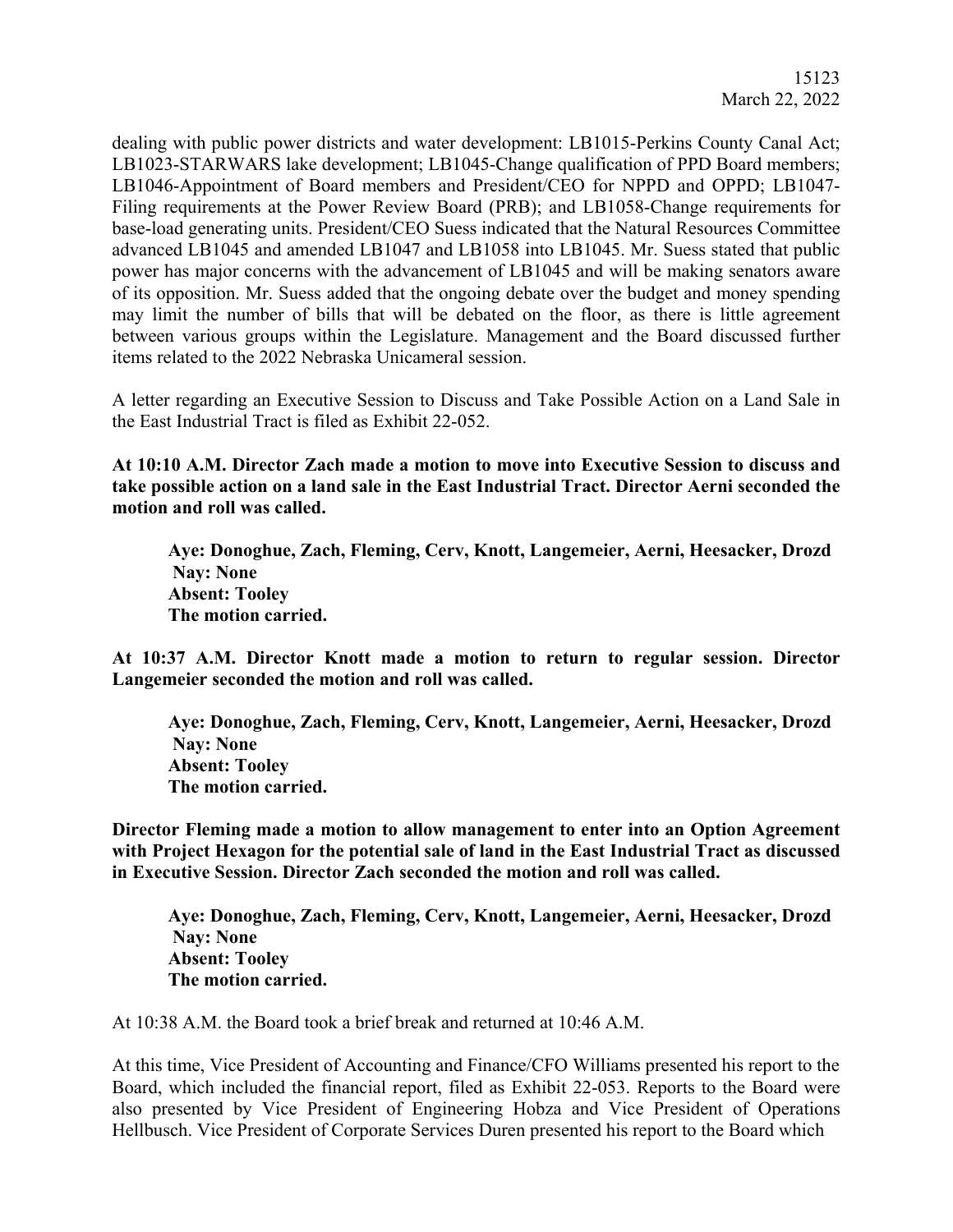included a COVID-19 pandemic update as it relates to the District. A report was also presented by Human Resource Manager Henry.

The investment letter is filed as Exhibit 22-054.

### **Director Donoghue made a motion to approve the investment letter as presented. Director Cerv seconded the motion.**

Management and the Board briefly discussed the investment letter.

### **The question was called.**

**Aye: Donoghue, Zach, Fleming, Cerv, Knott, Langemeier, Aerni, Heesacker, Drozd Nay: None Absent: Tooley The motion carried.** 

The work order letter is filed as Exhibit 22-055.

# **Director Knott made a motion to approve the work order letter as presented. Director Aerni seconded the motion.**

Management and the Board discussed items contained in the work order letter.

# **The question was called.**

**Aye: Donoghue, Zach, Fleming, Cerv, Knott, Langemeier, Aerni, Heesacker, Drozd Nay: None Absent: Tooley The motion carried.** 

The next regular Board meeting is set for April 26, 2022, at 9:00 A.M. at the General Office.

President/CEO Suess stated that the Safety Banquet will take place on May 13, 2022.

The APPA Annual Conference is set for June 10-15, 2022 in Nashville, TN.

The Nebraska Power Association (NPA) is planning on having a conference this year to discuss utilities issues on August 30-31, 2022 in Kearney, NE.

NPPD is having a tour of Cooper Nuclear Station on May 18, 2022.

President/CEO Suess noted the following filings for Directors seats for the 2022 election:

Subdivision  $2 -$  Alan Drozd (I), Ross Knott (I) Subdivision 3 – Jim Donoghue (I), John Hannah, Brian Oppliger Subdivision 6 – Larry Zach (I), Chuck Gonka